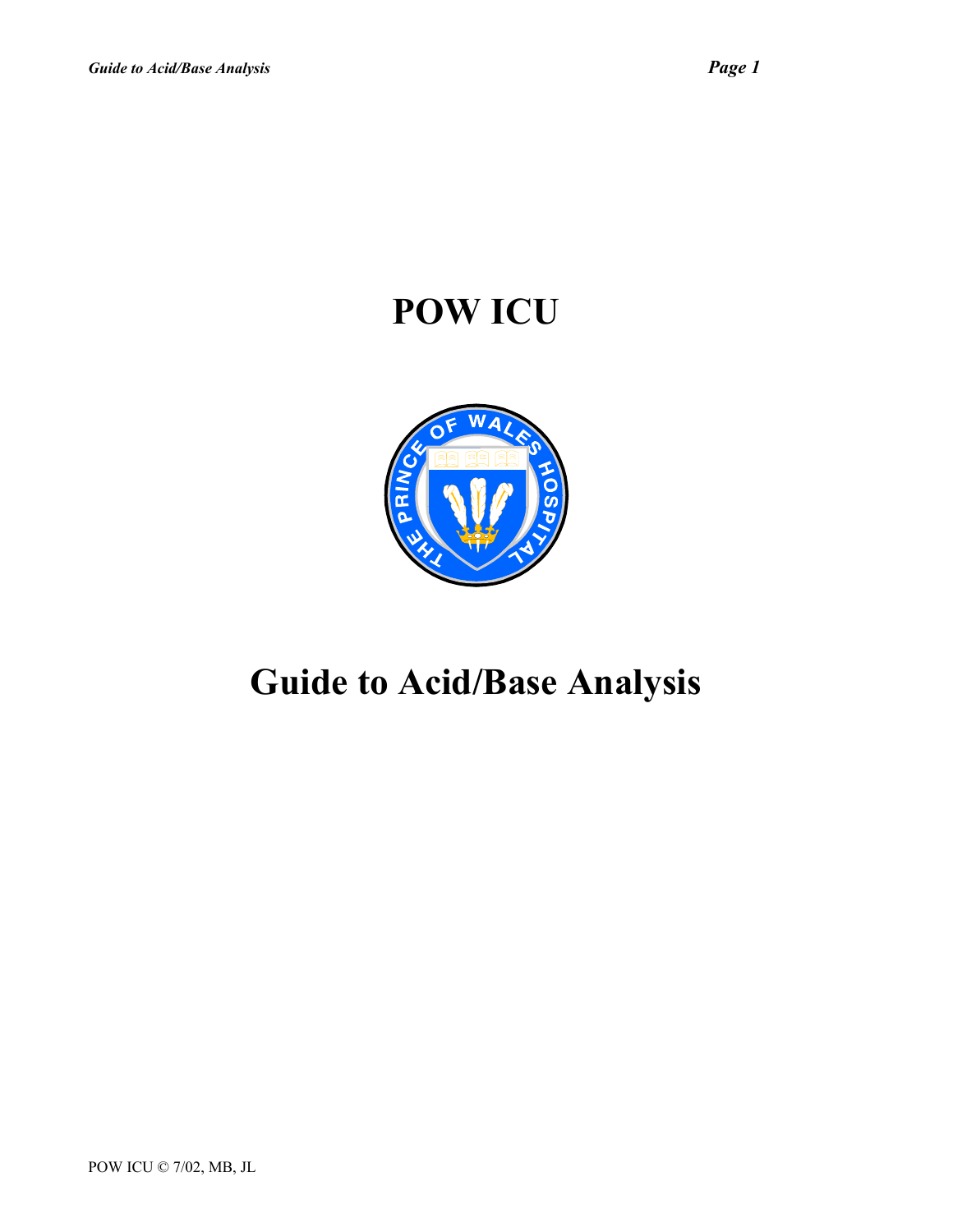| 1. INTRODUCTION                                                                                                                                                                                                                                      | 3                    |
|------------------------------------------------------------------------------------------------------------------------------------------------------------------------------------------------------------------------------------------------------|----------------------|
| THE STEWART APPROACH - ACID/BASE PHYSIOLOGY<br>$2_{-}$                                                                                                                                                                                               | 5                    |
| 2.1 The pH of water                                                                                                                                                                                                                                  | 5                    |
| 2.2 The Effect of Strong Ions on the pH of Water - The Strong Ion Difference (SID)                                                                                                                                                                   | 5                    |
| 2.3 The pH of Blood Plasma explained by Stewart                                                                                                                                                                                                      | 5                    |
| 2.4 A Closer Look at SID                                                                                                                                                                                                                             | 6                    |
| 2.5 Effect of $pCO2$ on $[H+]$ and $pH$                                                                                                                                                                                                              | 7                    |
| 2.6 The Effect of $[A_{TOT}]$ on $[H^+]$                                                                                                                                                                                                             | 7                    |
| <b>REGULATION OF PH USING THE STEWART APPROACH</b><br>3.                                                                                                                                                                                             | 8                    |
| 3.1 Respiratory Regulation                                                                                                                                                                                                                           | 8                    |
| <b>3.2 Renal Regulation</b>                                                                                                                                                                                                                          | 8                    |
| 3.3 GI Regulation                                                                                                                                                                                                                                    | 9                    |
| <b>ACID- BASE DISORDERS</b><br>4.                                                                                                                                                                                                                    | 9                    |
| 4.1 Respiratory Acidosis and Alkalosis                                                                                                                                                                                                               | 9                    |
| 4.2 Metabolic Acidosis and Alkalosis                                                                                                                                                                                                                 | 10                   |
| 5. ANALYSIS OF ACID/BASE STATUS USING THE STRONG ION APPROACH                                                                                                                                                                                        | 11                   |
| 5.1 Calculation of Strong Ion Effects                                                                                                                                                                                                                | 11                   |
| 5.2 The POW Way (Estimation of Strong Ion Effects)<br>How to determine if a metabolic acidosis or alkalosis is present<br>5.2.1<br>5.2.2<br>The meaning of Base Excess<br>5.2.3<br>Analysing the metabolic component - estimating Strong Ion effects | 12<br>12<br>12<br>13 |
| 5.2.4<br>An Example<br>6. COMPENSATORY CHANGES TO PCO2 AND SBE FOR ACUTE AND CHRONIC<br><b>CONDITIONS.</b>                                                                                                                                           | 14<br>16             |

| 7. REFERENCES & FURTHER READING |  |
|---------------------------------|--|
|---------------------------------|--|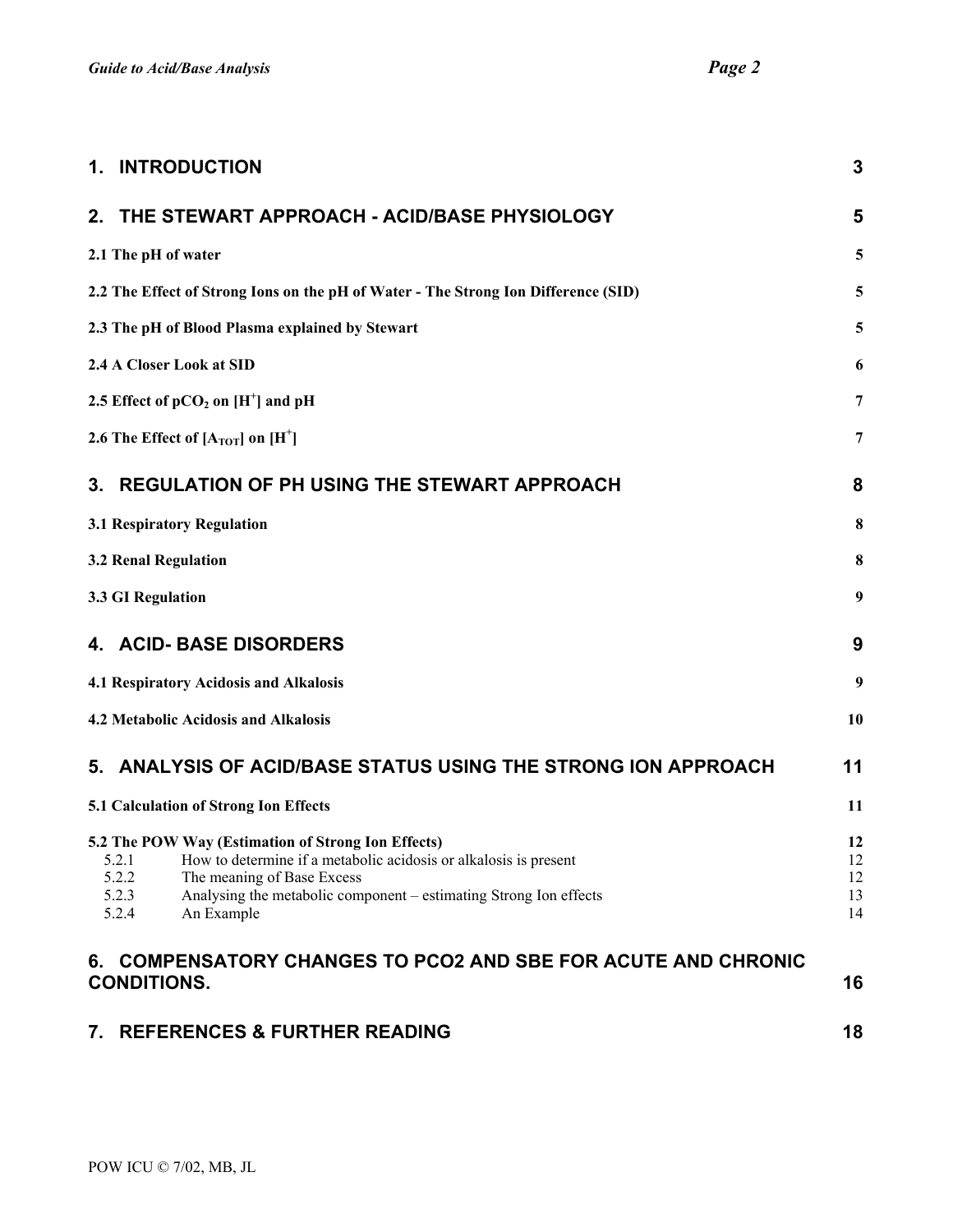## <span id="page-2-0"></span>**1. Introduction**

Metabolic processes in the body result in the production of relatively large amounts of carbonic, sulfuric, phosphoric, and other acids. A person weighing 70 kg disposes daily of about 13 moles of carbon dioxide through the lungs and about 70 to 100 mmol of titratable, nonvolatile acids, mainly sulfuric and phosphoric acids, through the kidneys.

Acid/base balance is generally explained in terms of the carbonic acid-bicarbonate system. This is the most important buffer system and describes the relationship between the respiratory and metabolic components of acid/base balance, the partial pressure of carbon dioxide ( $pCO<sub>2</sub>$ ) and bicarbonate (HCO<sub>3</sub><sup>-</sup>), respectively. This relationship is defined by the Henderson and Henderson-Hasselbach equations.

The relationship between bicarbonate (HCO $_3$ ), CO<sub>2</sub>, and pH is described by the

Henderson-Hasselbalch Equation

Like all acids Carbonic acid  $(H<sub>2</sub>CO<sub>3</sub>)$  dissociates to some degree when in solution. The degree of dissociation refers to the relative concentrations of carbonic acid and the three ions that make it up (H<sup>+</sup>, HCO<sub>3</sub><sup>-</sup> and CO<sub>3</sub><sup>2-</sup>). The degree of dissociation is described by a dissociation constant (K') such that;

 $K' = [H^{\dagger}]X[HCO_{3}]$  $[H<sub>2</sub>CO<sub>3</sub>]$ 

The concentration of carbonic acid is not able to measured. Carbonic acid also dissociates to  $CO<sub>2</sub>$  and  $H<sub>2</sub>O$ .

 $H^+$  + HCO<sub>3</sub>  $\iff$  H<sub>2</sub>CO<sub>3</sub>  $\iff$  CO<sub>2</sub> + H<sub>2</sub>O (in the presence of carbonic anhydrase)

The CO<sub>2</sub> can be measured. Allowances for the difference in concentration of  $H_2CO_3$  and CO<sub>2</sub> give rise to a new dissociation constant K such that

 $K = [\underline{H}^{\dagger}] \times [\underline{HCO_3}]$ ]  $[CO<sub>2</sub>]$ 

When this is expressed as logarithms<sub>(10)</sub>, and rearranged, it becomes the Henderson-Hasselbalch Equation

 $pH = 6.1 + log [HCO<sub>3</sub>]$  (6.1 is the pK)  $[CO<sub>2</sub>]$ 

From this equation it can be seen that;

- an increase in **HCO - <sup>3</sup>** is associated with a rise in **pH**
- **a** decrease in **HCO<sub>3</sub>** is associated with a fall in **pH**
- **an increase in dissolved CO<sub>2</sub>** is associated with a fall in **pH**
- a decrease in dissolved **CO2** is associated with a rise in **pH**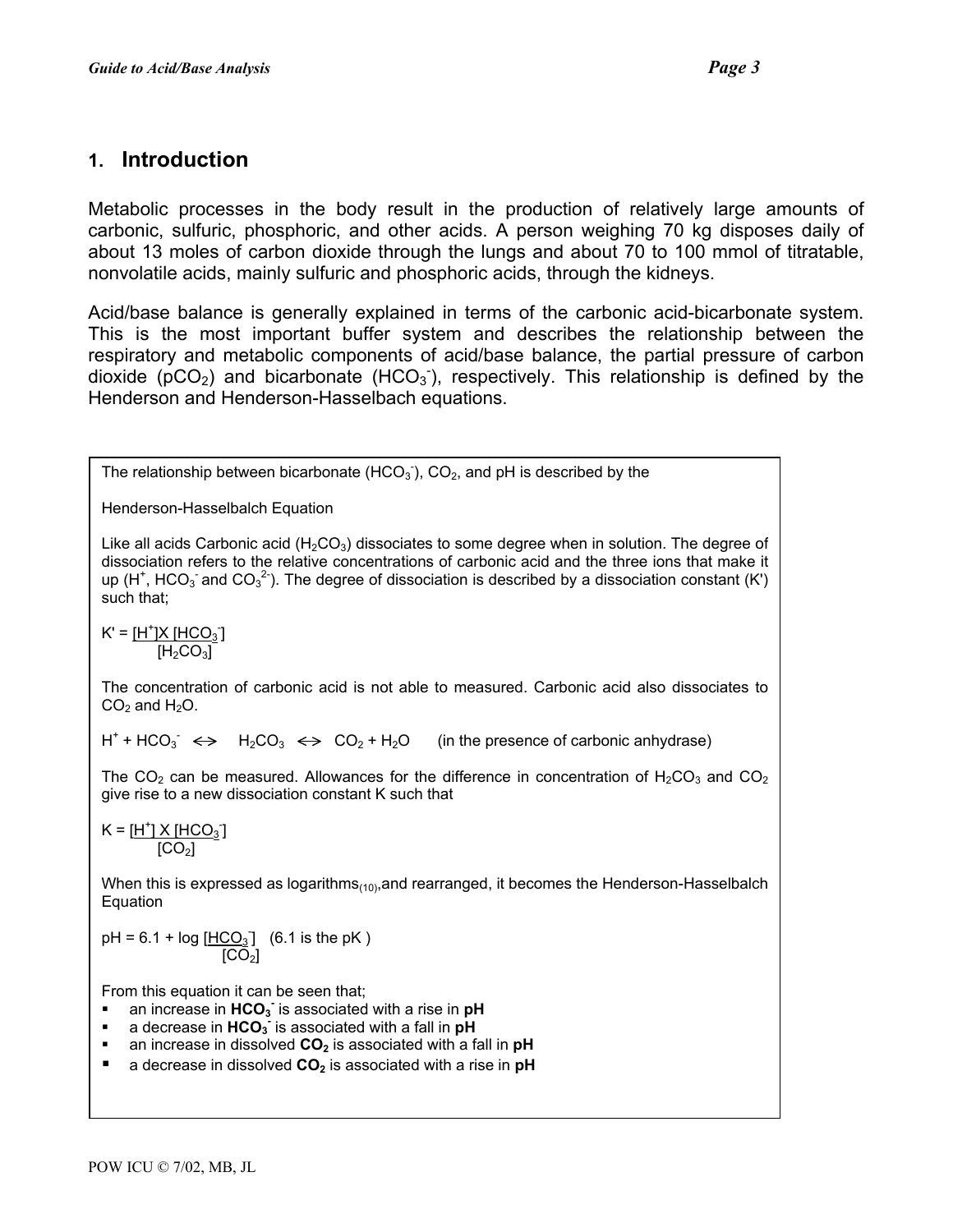The fact that HCO<sub>3</sub> is not an independent variable and varies with changing pCO<sub>2</sub> has meant that empirically derived correction formulas need to be used to adjust the  $HCO_3$  for both acute and chronic changes in  $pCO<sub>2</sub>$ . A parameter termed "standard bicarbonate of blood" was defined as the plasma  $HCO_3^-$  in blood that has been equilibrated with a pCO<sub>2</sub> of 40 mmHg at 37°C, and used as a reference value to assess the change of  $HCO<sub>3</sub>$ .

The base excess (BE) was introduced in the late 1950's as a more pure measure of metabolic disturbance. The BE is calculated as the amount of acid or base that must be added to a litre of blood to achieve a normal pH (the hydrogen ion concentration expressed as it's negative log) after correcting the  $pCO<sub>2</sub>$  to 40 mmHg at normal body temperature. This was called actual BE (ABE) by Radiometer or invitro BE by Corning. This definition caused problems in practice, as the pH fall with increasing  $pCO<sub>2</sub>$  was greater in the intact individual than for blood invitro due to haemoglobin's buffering of  $CO<sub>2</sub>$ . This led to a fall in BE (a metabolic acidosis) being apparently caused by an acute increase in an individual's  $pCO<sub>2</sub>$ , which was not the intent of the original definition.

This led to the concept of extracellular Base Excess or invivo Base Excess (Corning) or Standard Base Excess (SBE, Radiometer) assuming the haemoglobin to be spread throughout the extracellular fluid giving an effective haemoglobin concentration of 6 g/100mL. SBE does not change with acute changes in  $pCO<sub>2</sub>$ . If, after theoretical equilibration with a  $pCO<sub>2</sub>$  of 40 mmHg, the blood sample is acidic compared to normal pH, then alkali must be added to titrate pH back to normal, i.e. it has a negative SBE or a base deficit (BD). On the other hand, if after theoretical equilibration with a  $pCO<sub>2</sub>$  of 40 mmHg, the sample has an alkaline pH compared to normal, acid must be added to titrate the pH back to a normal i.e. it has a positive SBE or simply SBE.

Although these measures may be used to establish if a metabolic abnormality is present or not they do not give insight into the cause or mechanism underlying the abnormality. The anion gap (AG) has been used to establish, in the case of a metabolic acidosis, whether the acidosis is associated with an increase in unmeasured anion (eg. lactate) if the AG is raised or, if normal, a hyperchloraemic acidosis. However, AG in critically ill patients has been shown to be unreliable, probably because of the generally low albumin levels seen in this patient group.

Stewart (1986) proposed an alternative approach to acid/base physiology using physiochemical principles. He analysed the reactions of the components of plasma with respect to dissociation equilibria, electroneutrality and conservation of mass. Stewart developed six equations based upon the dissociation equilibrium reactions of the strong ions, weak ions,  $CO<sub>2</sub>$  and the requirement for electroneutrality. Strong ions are those that ionise (dissociate) completely when in solution. Strong ions are spectator ions because their concentrations do not change in solution, as they remain completely dissociated. The dissociation of weak ions on the other hand varies depending upon factors such as changes in pH and temperature within the normal physiological range. Stewart used an older definition of acids and bases in that an acid was a substance that produced an increase in  $[H^+]$  as against the more "modern" definition of an acid as a proton (or  $H^+$ ) donor.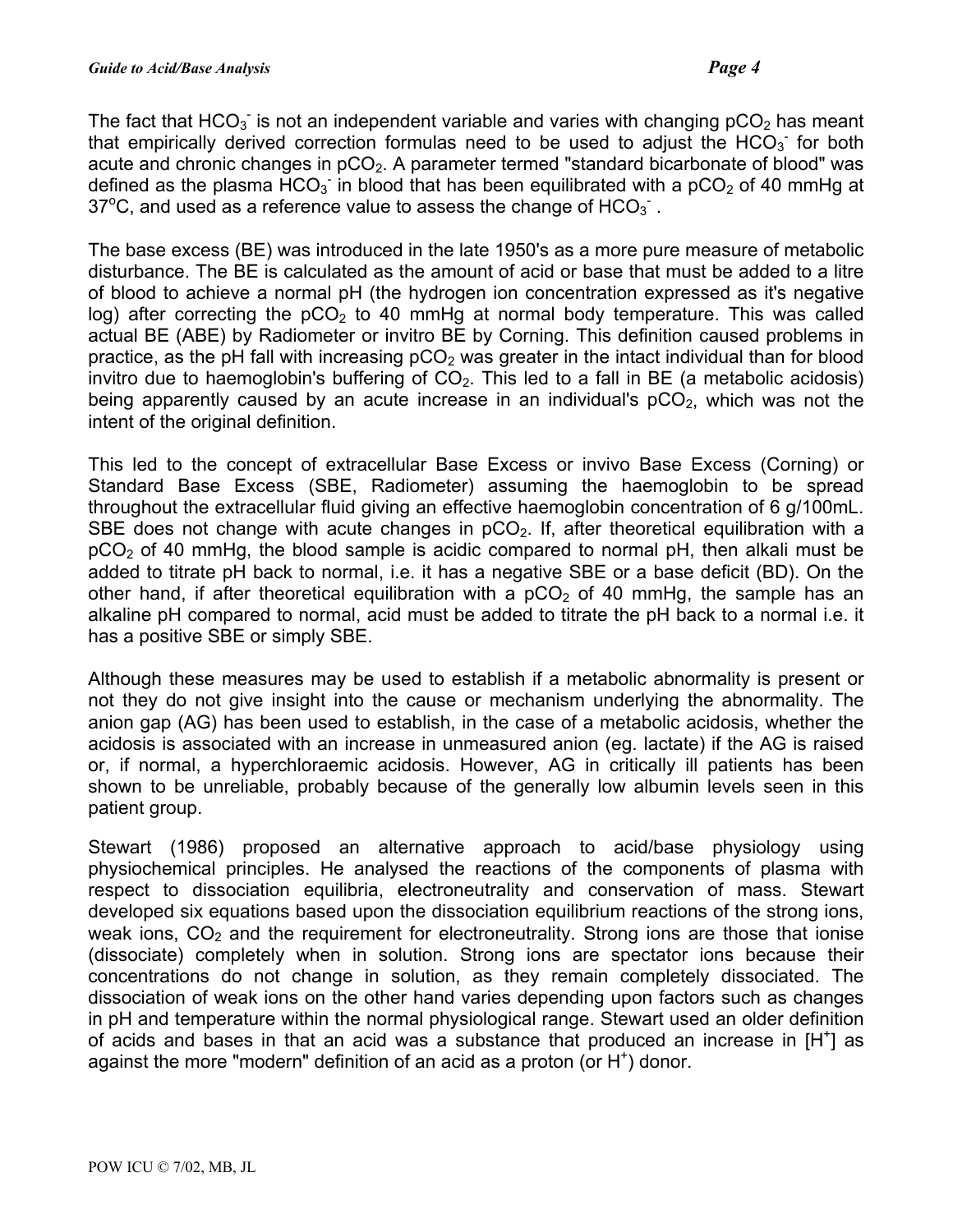# <span id="page-4-0"></span>**2. The Stewart Approach - Acid/Base Physiology**

#### **2.1** *The pH of water*

The starting point for Stewart's analysis was the ionic nature of water. Pure water  $(H_2O)$ ionises slightly at body temperature to form minute quantities of hydrogen ion  $(H<sup>+</sup>)$  and hydroxyl ions (OH). This dissociation occurs so that at equilibrium the compound (i.e.  $H_2O$ ) and the dissociation products occur in concentrations such that;

 $[H^{\dagger}] \times [OH^{\dagger}]$  = dissociation constant ( $K_{H20}$ )  $[H<sub>2</sub>O]$ 

As a result of the requirement of electroneutrality the  $[H^+]$  is the same as the [OH<sup>-</sup>]. The pH of neutrality is 7.0 at room temperature and 6.8 at  $37^{\circ}$ C. The important point here is that pure water contains hydrogen ions, albeit in very small quantities, as a result of dissociation and there is a very large potential pool of hydrogen ions in water if conditions result in a change in dissociation. A solution does not become acidic until there are more H<sup>+</sup> than OH.

## **2.2** *The Effect of Strong Ions on the pH of Water - The Strong Ion Difference (SID)*

Compounds that ionise (dissociate) strongly when in solution are called strong ions. Conversely compounds that ionise (dissociate) weakly when in solution are called weak ions.

The addition of strong ions to water changes the pH of the resulting solution. That is, the strong ions change the rate of dissociation of water molecules. Stewart determined that the pH of the resulting solution is dependent on the difference in concentration of strong cations relative to strong anions. Ions such as sodium (Na<sup>+</sup>), potassium (K<sup>+</sup>), magnesium (Mg<sup>+</sup>), and calcium (Ca<sup>+</sup>) are strong cations whilst chloride (CI<sup>-</sup>) and sulphate (SO<sub>4</sub><sup>2-</sup>) are strong anions. The difference between the concentrations of strong cations and strong anions in a solution is termed the strong ion difference or SID. It follows that in solutions of strong ions a change of pH indicates that there has been a change of the relative concentration of strong cations and strong anions i.e. the SID has changed.

Stewart made the point that it was incorrect to maintain that  $[H^+]$  of a solution could be changed by moving  $H^+$  into or out of a solution. This is not possible simply because pH is the result of the reactions caused by the SID.

## **2.3** *The pH of Blood Plasma explained by Stewart*

Blood plasma is a complex solution containing not only strong ions such as the cations  $Na<sup>+</sup>$ , K<sup>+</sup>, Mg<sup>+</sup>, Ca<sup>+</sup>, and the anions Cl<sup>-</sup>, SO<sub>4</sub><sup>2-</sup>, but also weak ions such as inorganic phosphate (HPO $_4^{3}$ , H<sub>2</sub>PO<sub>4</sub> etc) and proteins, and is made up with a great deal of water. Blood plasma also contains  $CO<sub>2</sub>$  as a result of cellular respiration. The dissolution of  $CO<sub>2</sub>$  results in the formation of dissolved  $CO_2$ , bicarbonate ion (HCO<sub>3</sub><sup>-</sup>), carbonic acid (H<sub>2</sub>CO<sub>3</sub>), and carbonate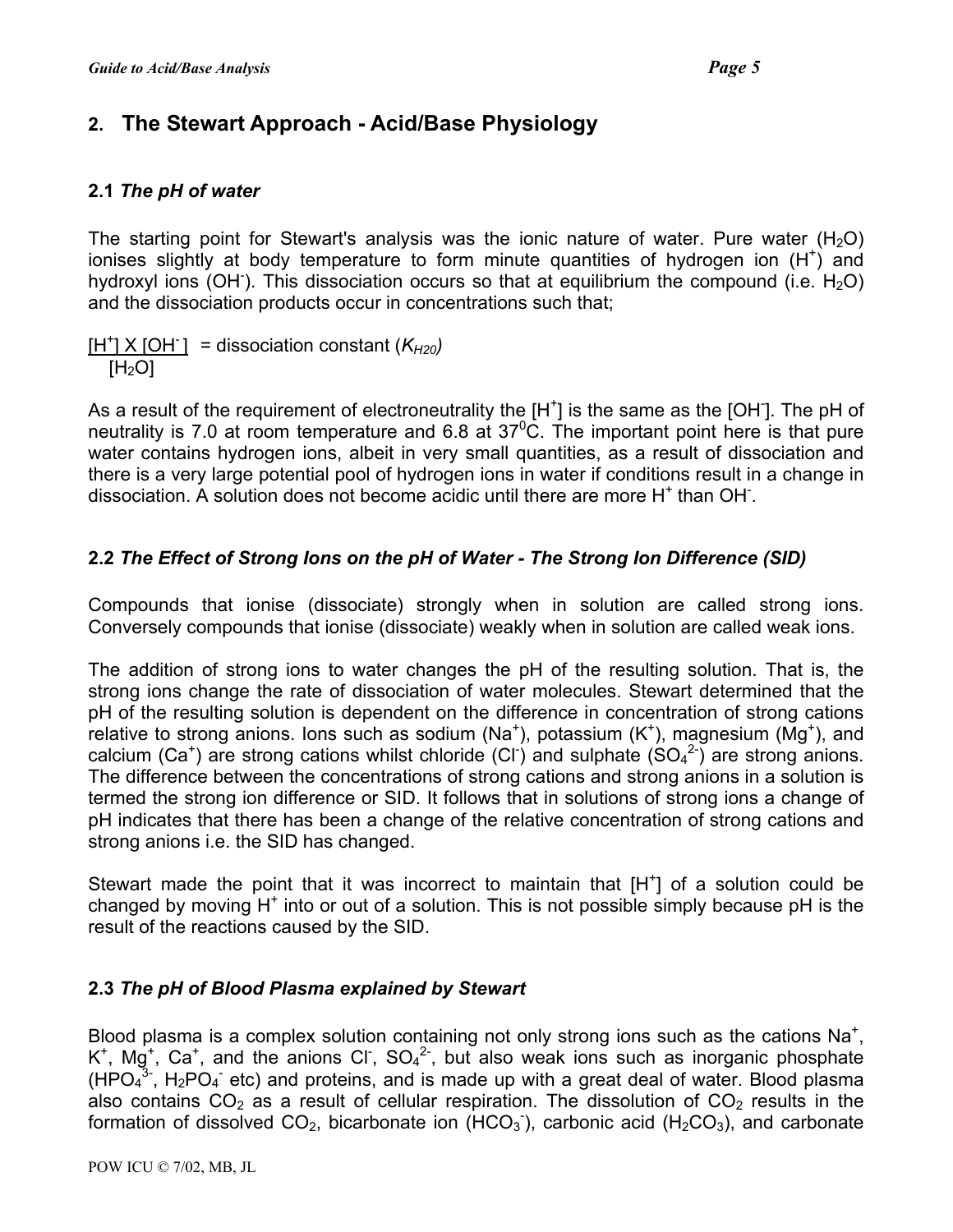<span id="page-5-0"></span>ion (CO<sub>3</sub><sup>2</sup>). The Stewart approach established hydrogen ion concentration ([H<sup>+</sup>]) and HCO<sub>3</sub><sup>-</sup> concentration [HCO<sub>3</sub>] as dependent on the difference between the concentration of strong cations and strong anions (the strong ion difference or SID), the  $pCO<sub>2</sub>$ , and the total concentration of ionised and non ionised weak acids ( $[A_{\text{TOT}}]$ ) where  $[A_{\text{TOT}}] = [HA] + [A]$ . With the aid of a computer program Stewart was able to solve the resulting polynomial equation for the dependent variables,  $[H+]$  and  $[HCO<sub>3</sub>]$  for differing values of the independent variables, SID,  $A_{\text{TOT}}$ , and  $pCO_2$ .

In summary Stewart determined that hydrogen ion concentration was dependent upon the SID,  $A_{TOT}$ , and pCO<sub>2</sub>. A change in pH and [HCO<sub>3</sub>] therefore indicates that there must be a change in one of these independent variables. Or conversely, the change in the independent variables has caused a change in the pH and  $[HCO<sub>3</sub>]$ .

This is very different from the relationship of pH to  $pCO<sub>2</sub>$  and [HCO<sub>3</sub>] in the Henserson-Hasselbach equation, which is one of association, not cause.

## **2.4** *A Closer Look at SID*

Figure 1 displays the relative value of anions and cations in plasma. The area marked "anion gap" represents the anions that are not usually measured.



**Figure 1. Balance of Cations and Anions in Plasma**

The requirement for electroneutrality means that the sum of positive charges equals the sum of the negative charges i.e. plasma cation charges = plasma anion charges. This can be approximated for the plasma by;

 $[Na^+]$  =  $[HCO_3]$  +  $[Cl^+]$  +  $[unmeasured$  anions]

POW ICU © 7/02, MB, JL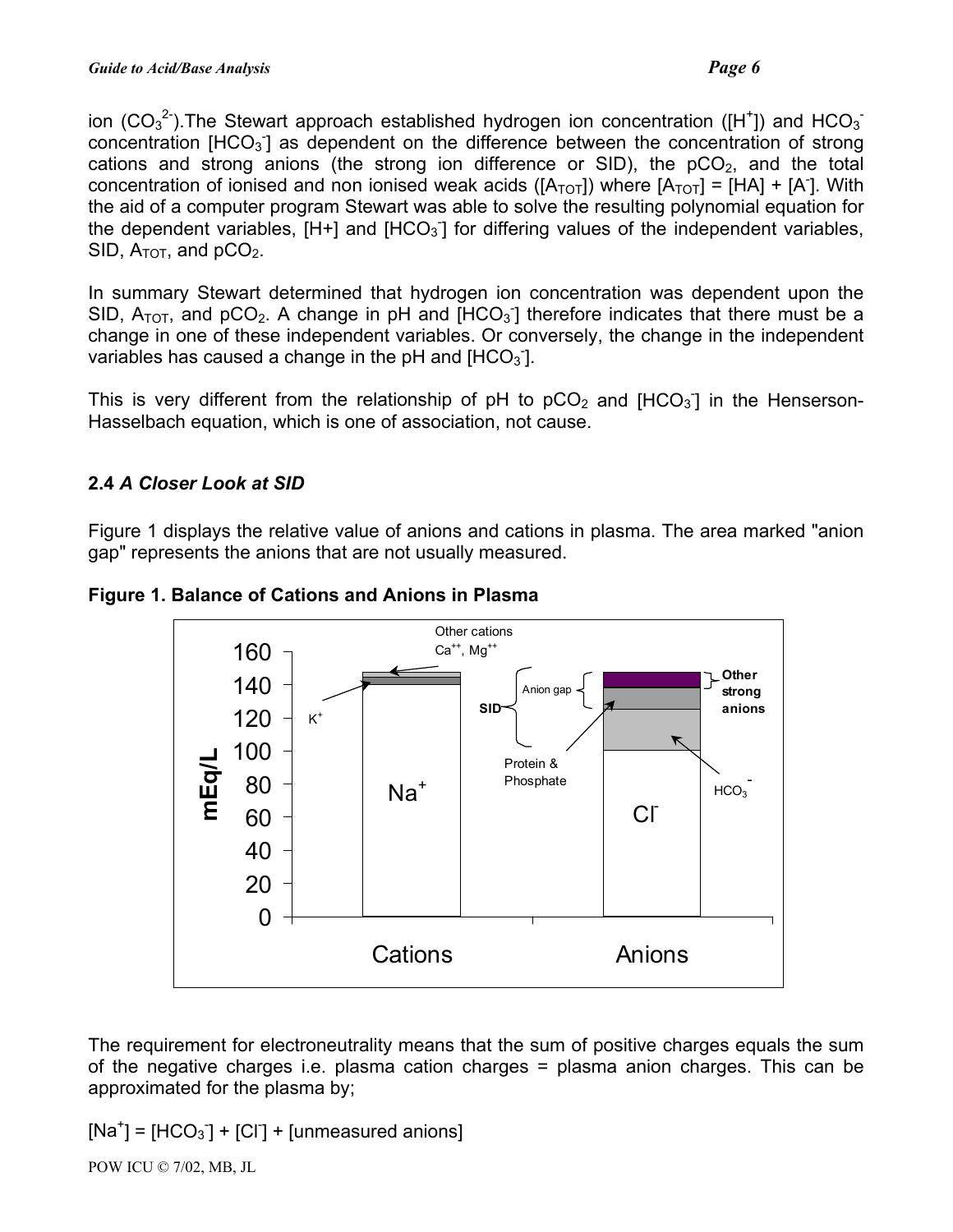<span id="page-6-0"></span>The unmeasured anions represent the AG. The unmeasured anions are normally made up of phosphates, sulphates, creatinates, and proteins. The Stewart approach defines another gap that has been termed the strong ion gap. The strong ion gap is made up of strong ions not normally present or not present in large amounts such as lactate, keto-acids, or ureamic acids. Unmeasured strong ions can be produced endogenously as in the production of lactate in anaerobic glycolysis, keto-acids as in diabetic ketoacidosis, or uraemic acids in renal failure, or they can be from an exogenous source as in the infusion of lactate containing fluids or as a result of ingesting poisons such as ethylene glycol and methanol, which are metabolised to oxalic and formic acids.

As described earlier the relative balance of strong ions is termed the strong ion difference or SID.

The SID is the difference between the concentration of the strong cations, sodium (Na<sup>+</sup>), potassium (K<sup>+</sup>), calcium (Ca<sup>2+</sup>), and magnesium (Mg<sup>2+</sup>), and the strong anions, chloride (Cl<sup>-</sup>), lactate, and unmeasured anions. The contribution of  $Ca<sup>2+</sup>$  and Mg<sup>2+</sup> are usually ignored, as the respective values are small and don't vary much. SID is then calculated as;

 $SID = [Na+] + [K+] - ([Cl] + [lactate] + [unmeasured strong anions]).$ 

Stewart determined that for plasma "the SID is nearly always positive, and typically has a value of about 40 meq/L. As the SID increases, [H<sup>+</sup>] falls (i.e. pH rises). Conversely, as SID decreases, [H<sup>+</sup>] rises." (ie. pH falls).

This fact can be used to determine if unmeasured strong anions are contributing to the acid/base state if the use of [Na<sup>+</sup>], [K<sup>+</sup>], [Cl<sup>-</sup>] and lactate in the calculation of SID does not explain the pH of a blood sample. Therefore other strong ions (a strong ion gap) must be present. This is expanded upon in a later section *Analysis of acid/base status using the Stewart approach*.

## 2.5 *Effect of pCO<sub>2</sub> on [H<sup>+</sup>] and pH*

If the SID were held constant an increase in  $pCO<sub>2</sub>$  results in an increase in [H<sup>+</sup>] and thus a decrease in pH. Conversely a decrease in pCO<sub>2</sub> results in a decrease in [H<sup>+</sup>] and an increase in pH.

## **2.6** *The Effect of [ATOT] on [H+ ]*

As discussed earlier  $[A_{\text{TOT}}]$  represents the total concentration of non-volatile weak acids (protein and phosphate). The contribution of  $A_{\text{TOT}}$  to acid/base balance has been described in a number of laboratory as well as clinical studies. Plasma proteins are the major contributors of weak acid anions and albumin has been found to be the major component of the protein contribution. Hypoalbuminaemia has been shown to be a common cause of metabolic alkalosis in the critically ill. The other contributor to  $A_{\text{TOT}}$  is the concentration of inorganic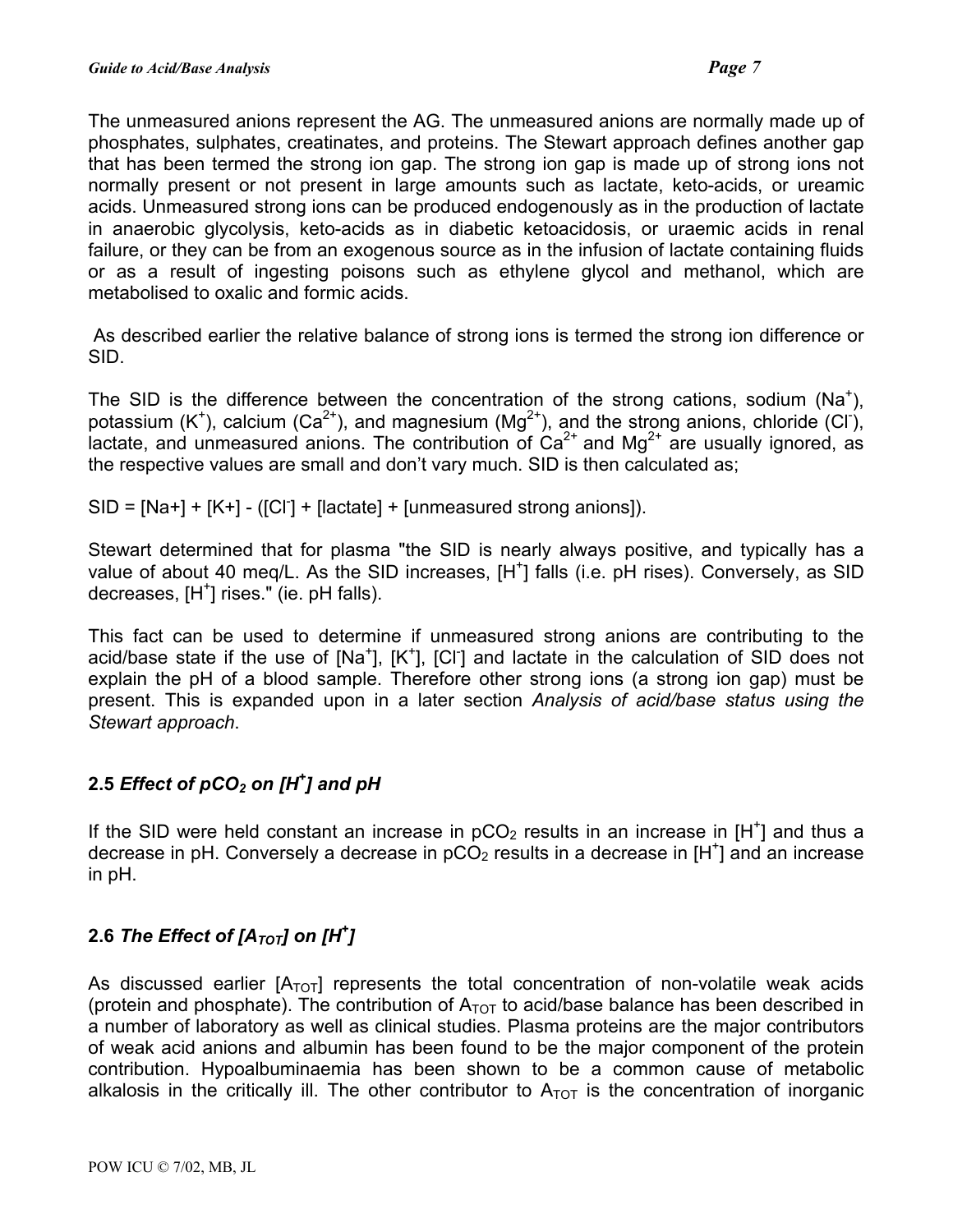<span id="page-7-0"></span>phosphate (Pi). The blood levels of Pi are generally low so it only effects acid/base balance when Pi levels are raised, as in renal failure.

[ $A_{\text{TOT}}$ ] along with SID and pCO<sub>2</sub> is an independent determinant of [H<sup>+</sup>] or pH such that an increase in  $[A_{\text{TOT}}]$ , as a result of raised plasma albumin results, in a fall in plasma pH whilst a decrease in  $[A_{\text{TOT}}]$ , as a result of lowered plasma albumin, results in a rise in plasma pH. For instance chronic hypoproteinaemia (and thus low albumin) as a result of liver cirrhosis, nephrotic syndrome, and malnutrition can be associated with a metabolic alkalosis.

# **3. Regulation of pH using the Stewart Approach**

In addition to the respiratory system and renal system Stewart included the gastrointestinal tract as key elements in the regulation of acid-base balance. The following is a summary of how Stewart explains pH regulation in respect of the respiratory, renal, and gastrointestinal systems.

## **3.1** *Respiratory Regulation*

If there is a change in  $[H^+]$  the respiratory centre is stimulated to alter alveolar ventilation. Acidosis results in an increase in ventilation whilst alkalosis results in a decrease in ventilation. Blood levels of carbon dioxide are thus decreased or increased which results in a decrease and increase in [H<sup>+</sup>] respectively. This respiratory compensation occurs rapidly but is unable to compensate completely because as the pH approaches normal the drive from the respiratory centre also diminishes.

The respiratory centre responds to changes in  $pH$  and PaCO<sub>2</sub> to alter the minute ventilation. An increased minute ventilation lowers  $PaCO<sub>2</sub>$  and thus results in an increase in pH whilst decreased minute ventilation results in increased  $PaCO<sub>2</sub>$  and thus a decrease in pH.

## **3.2** *Renal Regulation*

Stewart suggests the kidneys contribute to the regulation of acid/base balance by controlling the SID by Na<sup>+</sup>, K<sup>+</sup>, and Cl<sup>-</sup> excretion / reabsorption. The kidneys also act to adjust SID by the relative reabsorption of Na<sup>+</sup> and Cl in order to restore the SID. Every Cl filtered but not reabsorbed results in an increase in plasma SID, whilst every Na<sup>+</sup> and K<sup>+</sup> not reabsorbed results in a decrease in plasma SID. NH<sub>4</sub><sup>+</sup> production from NH<sub>3</sub><sup>+</sup> split from glutamine and glutamic acid allows the kidneys to increase the CI loss in urine relative to Na<sup>+</sup> and K<sup>+</sup> and still maintain electroneutrality in urine.

"If the circulating plasma arriving at the kidneys has an above normal  $[H^+]$  (low pH), the kidneys will react by reabsorbing less Cl<sup>-</sup>, thereby slowly raising plasma [SID], increasing CI excretion, and lowering urine [SID]. Conversely, if plasma [H<sup>+</sup>] is below normal (raised pH), Cl reabsorption will be increased, plasma [SID] decreased, and urine [SID] increased. Because of the primary role of plasma [Na<sup>+</sup> ] in ECF volume regulation,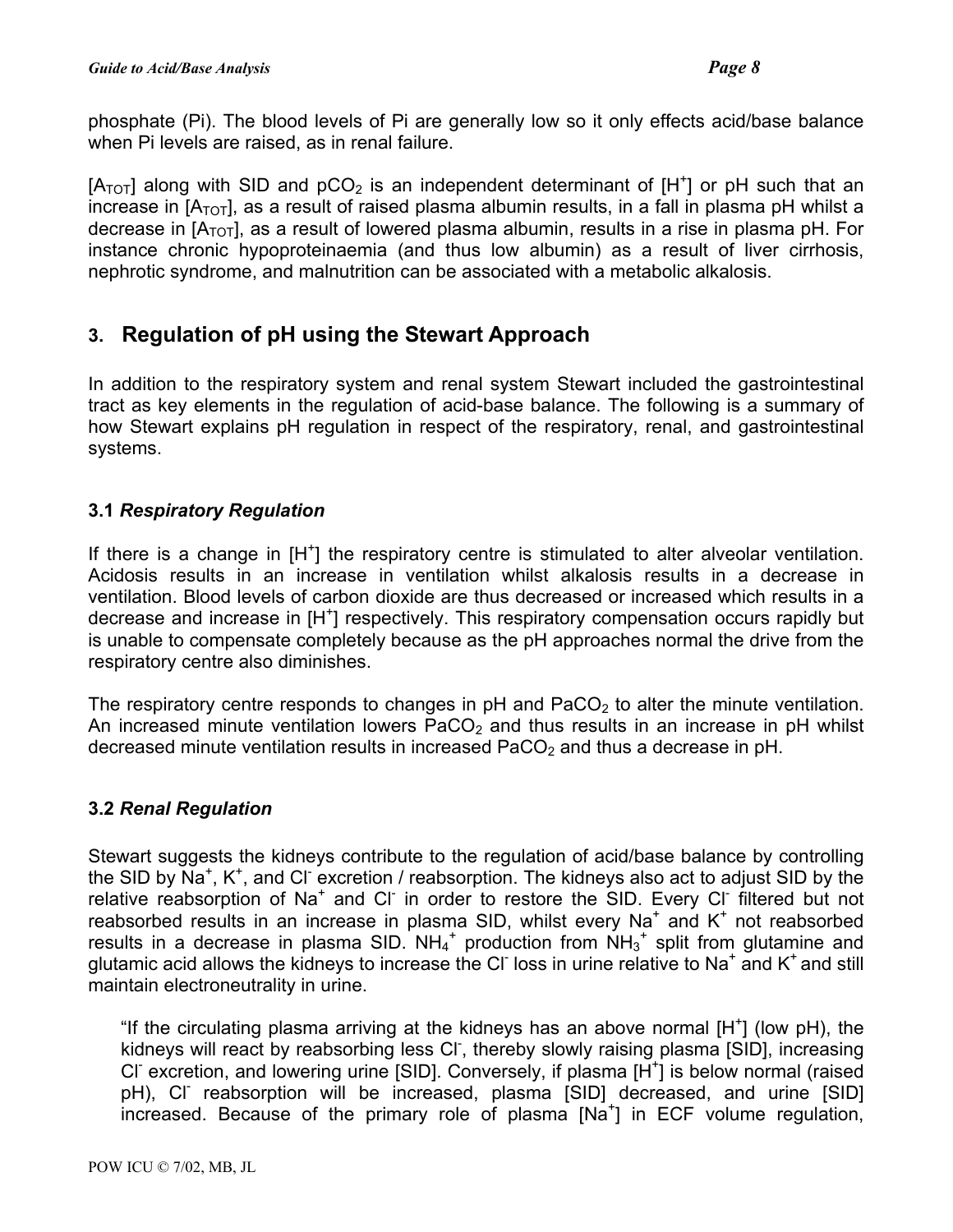<span id="page-8-0"></span>manipulation of CI reabsorption is the only mechanism the kidney has for affecting plasma [SID] and thereby plasma [SID]"

The relatively small urine volume per hour compared to the plasma flow through the kidneys means that changes in strong ion excretion can only change plasma levels of strong ions by a small amount per unit time. Therefore renal compensation is slower than the respiratory compensation but has the ability to produce a complete correction.

#### **3.3** *GI Regulation*

The GI tract deals directly with strong ions and therefore has a strong bearing on acid/base balance. Chloride is secreted into the gastric lumen as gastric acid. This results in a slight increase in plasma SID and thus an increase in pH. Under normal circumstances the Cl<sup>-</sup> is returned to plasma by reabsorption in the duodenum and the normal plasma SID is maintained. If there is loss of gastric contents from vomiting or nasogastric drainage this reabsorption does not take place and CI is lost i.e. this results in an increase in the SID and thus a metabolic alkalosis.

The alkaline pancreatic juices excreted into the duodenum contain large amounts of Na<sup>+</sup> to achieve an increased SID. The Na<sup>+</sup> is reabsorbed in the small intestine. In the large intestine water absorption takes place along with Na<sup>+</sup> and K<sup>+</sup> exchanges. In diarrhoea water, Na<sup>+</sup>, and K<sup>+</sup> are unable to be reabsorbed resulting in a loss of strong cation, a decrease in SID, and metabolic acidosis.

## **4. Acid- Base Disorders**

In this discussion acidaemia and alkalaemia refer to a deviation in the pH of blood from normal whilst acidosis and alkalosis refer to the underlying metabolic or respiratory disturbance.

Acid/base disorders are usually classified as, respiratory acidosis, respiratory alkalosis, metabolic acidosis, metabolic alkalosis or a combination of these. It is important to recognise that a normal pH does not mean that a patient has no acid-base disturbance.

Using this approach acid/base disturbances can result from changes to the SID,  $pCO<sub>2</sub>$ , or  $A_{\text{TOT}}$ . The SID can change as a result of excess or deficit of plasma water as seen by abnormal [Na<sup>+</sup>], an increase or decrease in [Cl<sup>-</sup>] relative to [Na<sup>+</sup>], or the addition of unidentified strong anions such as occurs in lactic acidosis, keto acidosis, renal failure, and some poisoning.

#### **4.1** *Respiratory Acidosis and Alkalosis*

Respiratory acidosis results from inadequate ventilation and the retention of  $CO<sub>2</sub>$  whilst respiratory alkalosis results from hyperventilation or excessive ventilation and a reduction in  $pCO<sub>2</sub>$ . (see section 6 for a discussion of compensatory changes)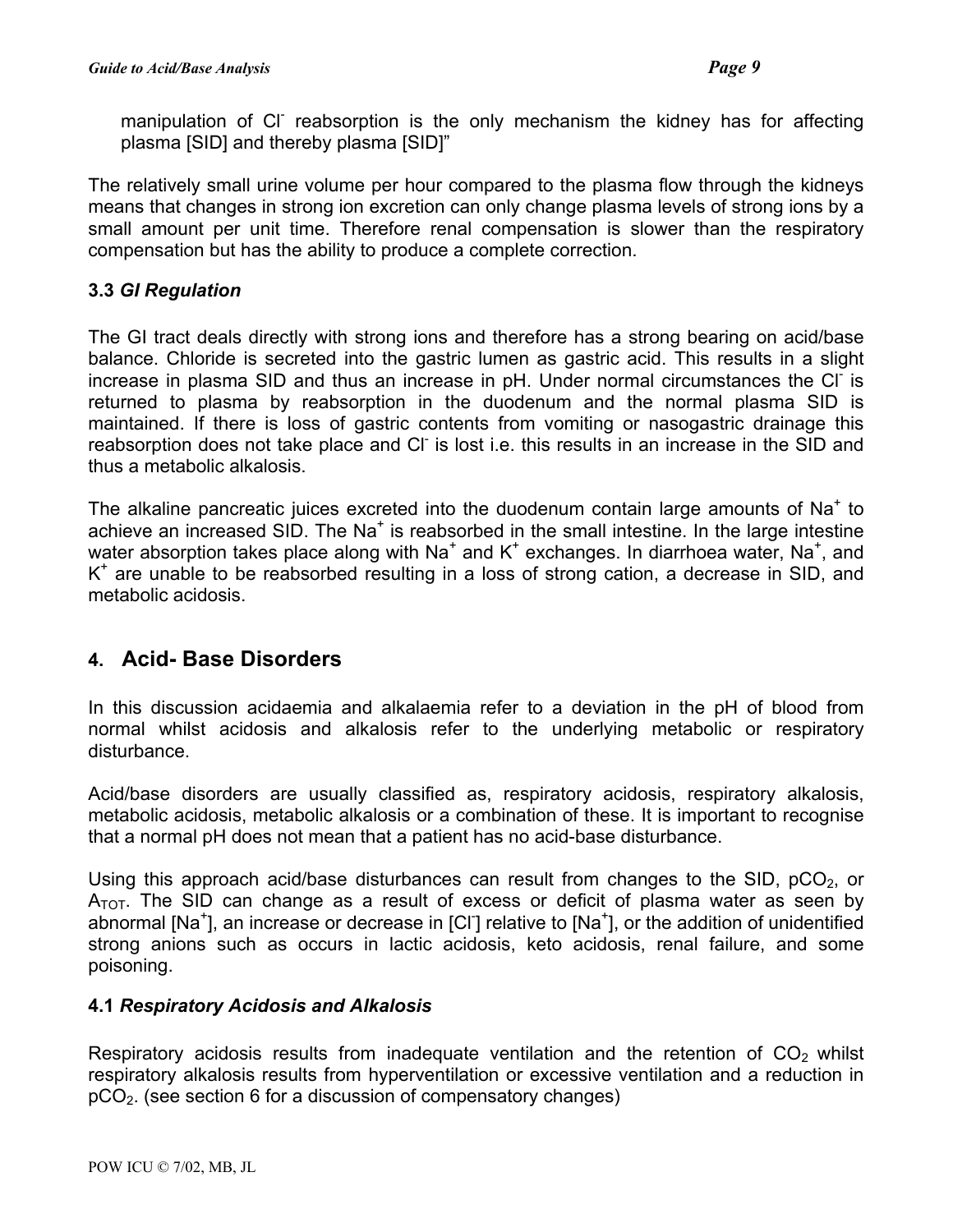#### <span id="page-9-0"></span>**4.2** *Metabolic Acidosis and Alkalosis*

Metabolic acidosis can result from a reduction in the SID or from an increase in  $A_{\text{TOT}}$  as in hyperphosphataemia resulting from renal failure.

A reduction in SID can result from an increase in strong anion concentration relative to strong cation concentration for instance;

- $\bullet$  Loss of Na<sup>+</sup> relative to Cl associated with diarrhoea.
- Administration of a solution with zero SID or low SID as with the administration of large quantities of normal saline (SID = 0). This results in an increase in Cl relative to Na<sup>+</sup>, a reduction in plasma SID and metabolic acidosis.
- Production of excess amounts of "other strong anions" as in lactic acidosis where the raised plasma lactate level causes a reduction in SID i.e. SID =  $[Na^{+}]$  +  $[K^{+}]$  -  $[Cl]$  + lactate.
- Administration of haemofiltration fluid containing lactate in the setting of reduced ability to metabolise lactate, for example in liver failure, or when the administration of lactate exceeds the ability to metabolise lactate, as in high volume haemofiltration. In the circumstance where lactate metabolism is adequate, the exogenous lactate is metabolised with no net change to plasma SID. However, if the exogenous lactate is unable to be metabolised the plasma lactate level rises resulting in a reduced SID and metabolic acidosis.
- Renal failure and the accumulation of ureamic products.
- Ingestion of poisons that result in an increase in "unmeasured strong anions" such as methanol poisoning and ethylene glycol poisoning

Metabolic Alkalosis can result from;

- An increase in the SID as a result of decreases in strong anions relative to strong cations, for example, as a result of Cl loss from vomiting or nasogastric aspiration, or the loss of CI<sup>-</sup> in the urine as a result of diuretic therapy.
- An increase in strong cation relative to strong anion, for example, as a result of sodium bicarbonate administration. In the case of the administration of sodium bicarbonate for the correction of a metabolic acidosis the administration of the strong cation  $Na<sup>+</sup>$  and the increase in plasma SID is the mechanism underlying it's effect. The bicarbonate is an accompanying weak anion that is quickly metabolised and thus does not effect SID. A similar effect results from the administration of sodium acetate and sodium citrate.
- A decrease in  $[A_{\text{TOT}}]$  as a result of a lowered plasma albumin level as a result of liver cirrhosis, nephrotic syndrome, malnutrition, critical illness and haemodilution.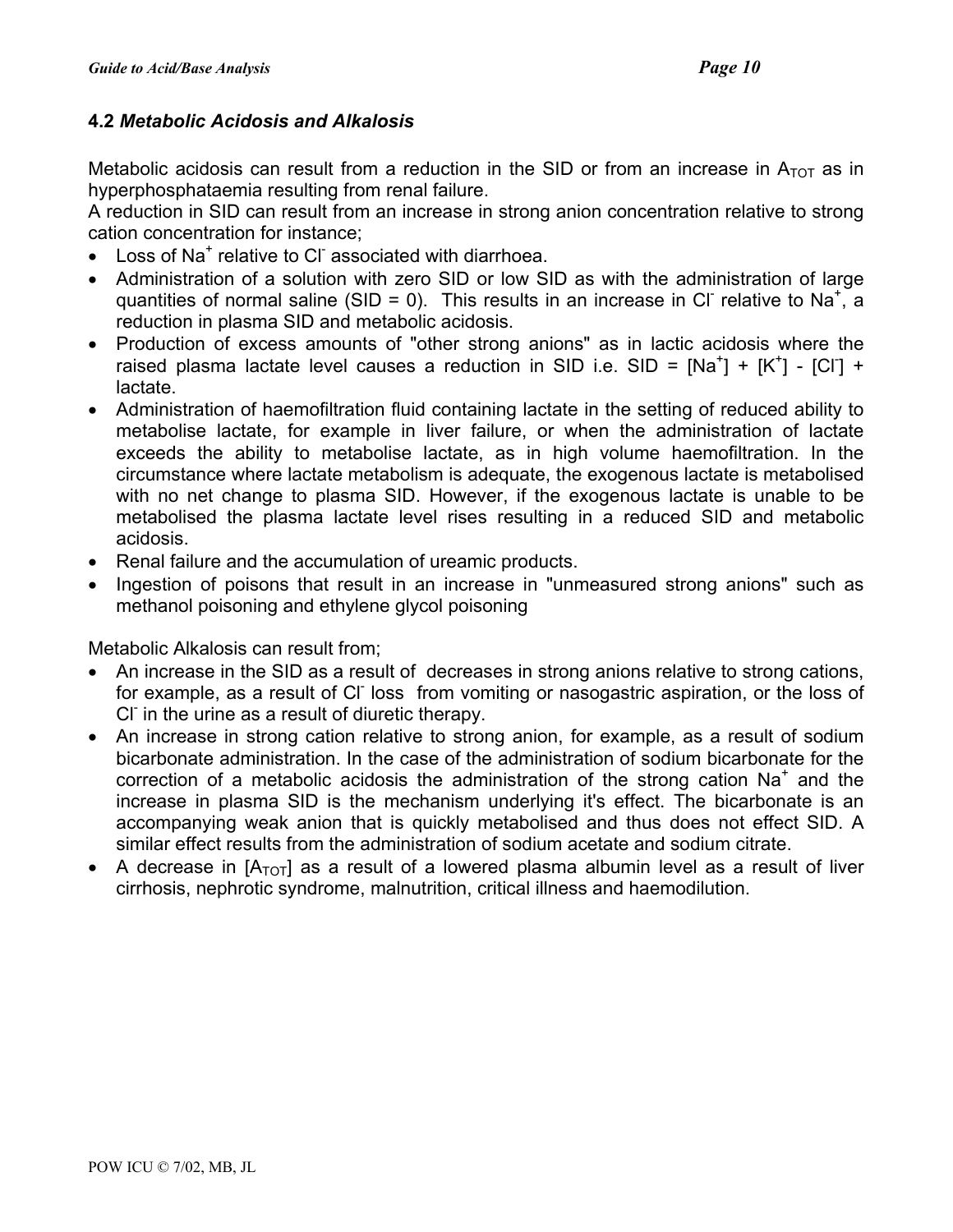# <span id="page-10-0"></span>**5. Analysis of Acid/Base Status Using the Strong Ion Approach**

Although the Stewart approach provides a comprehensive quantitative analysis of acid/base balance it's utility at the bedside is limited by the need to solve complicated equations. A simple bedside approach using the principles outlined by Stewart has been presented by Gilfix et. al. These authors used the fact the SBE could also be seen as a measure of strong ion excess and strong ion deficit. The SBE could then be used as a reference value for the net base excess or strong ion effects of changes SID and  $A_{\text{TOT}}$ . The individual effects of changes in free water, changes in [Cl- ], changes in protein concentration, and changes in concentration of unmeasured cations or anions could be expressed as strong ion equivalents or SBE effects. The method described by Gilfix et. al. still requires the calculation of equations. Whilst these are simpler than Stewart's complicated polynomial equation, they still require the assistance of a programmable calculator or computer.

## **5.1** *Calculation of Strong Ion Effects*

Strong ion effects can be calculated as described by Gilfix et. al. The equations are presented in Table 1.

The effect of the change of [Na<sup>+</sup>] from normal is calculated to determine the free water effect. The hospital's laboratory mean normal value is used as the reference value. The measured [CI] is corrected ([CI<sup>-</sup>]<sub>corrected</sub>) for the change in measured [Na<sup>+</sup>] from normal [Na<sup>+</sup>] and the CI<sup>-</sup> - The effect calculated. The ionisation of Albumin (Alb<sup>-</sup>) is calculated using the equation derived by Figge et.al (12).

Although Gilfix et al included lactate as an unmeasured anion, we consider it a measured strong ion and calculate the lactate strong ion effect. Unmeasured anions or cations are termed "Other Species" and calculated as the difference between measured SBE and the sum of the free water, CI<sup>-</sup>, and Alb<sup>-</sup> effects. The effect of the change in SI is termed Delta SI and calculated as the sum of the free water, CI<sup>-</sup>, and lactate effects.

| Parameter (mEq/L) | Calculation                                                         |
|-------------------|---------------------------------------------------------------------|
| $Alb^-$           | Albumin (g/L) X (0.123 X pH - 0.631) (12)                           |
| Pi                | Pi (mmol/L) X (0.309 X pH - 0.469) (15)                             |
| Pi effect         | $2.09 - Pi$                                                         |
| Free water effect | 0.3 (measured Na <sup>+</sup> -141) (16)                            |
| $CI-$ corrected   | $CI$ <sup>-</sup> measured $X$ (141 /Na <sup>+</sup> measured) (16) |
| $CIr$ effect      | 102 - $CI$ <sub>corrected</sub> (16)                                |
| Alb effect        | (0.123 * pH - 0.631) X (41 - Albumin (g/L)                          |
| Lactate effect    | -1 X lactate                                                        |
| Delta SI effect   | Free water effect + CI effect + lactate effect                      |

#### **Table 1. Calculations of Strong Ion Effects**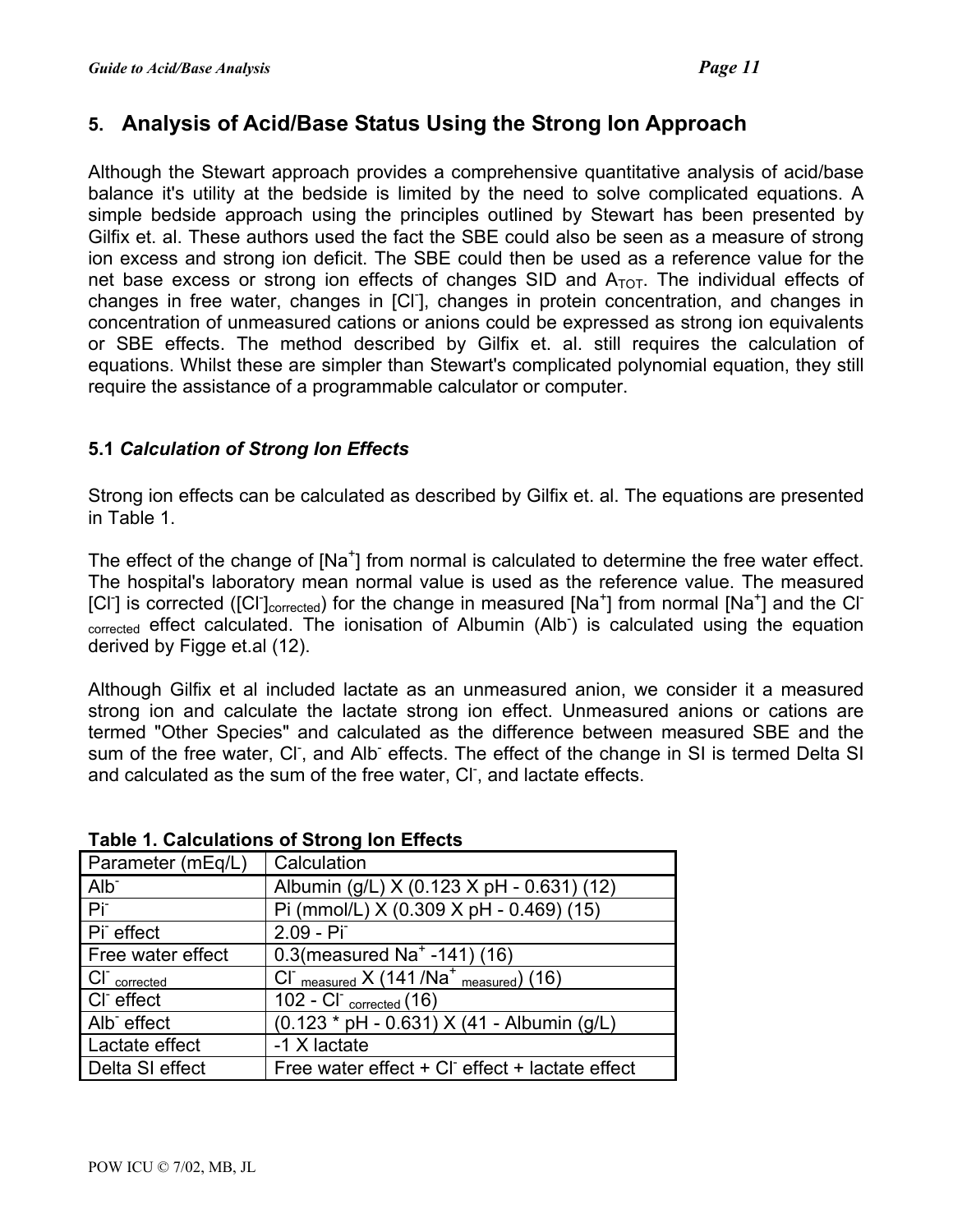<span id="page-11-0"></span>The effect of Pi is also calculated as the difference between the concentration of Pi ions (mono-hydrogen and di-hydrogen forms) and the normal concentration of Pi ions at pH 7.4. The hospital's laboratory normal value for Pi is 1.15 mmol/L which, using the equation in Table 1 for the ionisation of Pi, equals a concentration of 2.09 mEq/L.

#### *Note.*

*These calculations and a graph of the results can be obtained from the SID calculator on the ward PC workstation.* 

#### **5.2** *The POW Way (Estimation of Strong Ion Effects)*

#### 5.2.1 **How to determine if a metabolic acidosis or alkalosis is present**

The pH is looked at first to determine if there is an acidaemia or alkalaemia. If the pH is within the normal range a respiratory or metabolic acidosis or alkalosis can still be present. The respiratory and metabolic components must be looked at to determine if there is a corresponding acidosis or alkalosis.

The respiratory component of course is the  $pCO<sub>2</sub>$ . The  $pCO<sub>2</sub>$  indicates whether a respiratory acidosis or alkalosis is present. If the  $pCO<sub>2</sub>$  is < 35mmHg a respiratory alkalosis is present and if the  $pCO<sub>2</sub>$  is > 45mmHg a respiratory acidosis is present.

Next, it needs to be determined if the change in  $pCO<sub>2</sub>$  explains the pH. The SBE is used to determine if more than an alteration in  $pCO<sub>2</sub>$  is present.

#### 5.2.2 **The meaning of Base Excess**

The BE asks the question – is the cause of any acid/base change the result of a change in  $pCO<sub>2</sub>$ ? The change in pH as a result of a change in  $pCO<sub>2</sub>$  is "removed" by adjusting the  $pCO<sub>2</sub>$ to 40 mmHg. The question then becomes; "*is there a remaining acid/base change?" (i.e. a metabolic acidosis/alkalosis).* 

The SBE is actually a measure of the net strong ion (and/or  $[A_{\text{TOT}}]$ ) effect or the strong ion (and/or  $[A_{\text{TOT}}]$ ) excess or deficit as the case may be. A base deficit (or negative SBE) corresponds to a positive difference between normal SID and the actual SID whilst a SBE corresponds to negative difference between normal SID and actual SID.

If there is a metabolic component the next question is "is it explained by alterations in the strong ions that have been used in the calculation of [SID]?" Or is it explained by the addition of "unmeasured" strong anions i.e. is there a strong ion gap? Also the effects of changes in albumin and phosphate must be considered.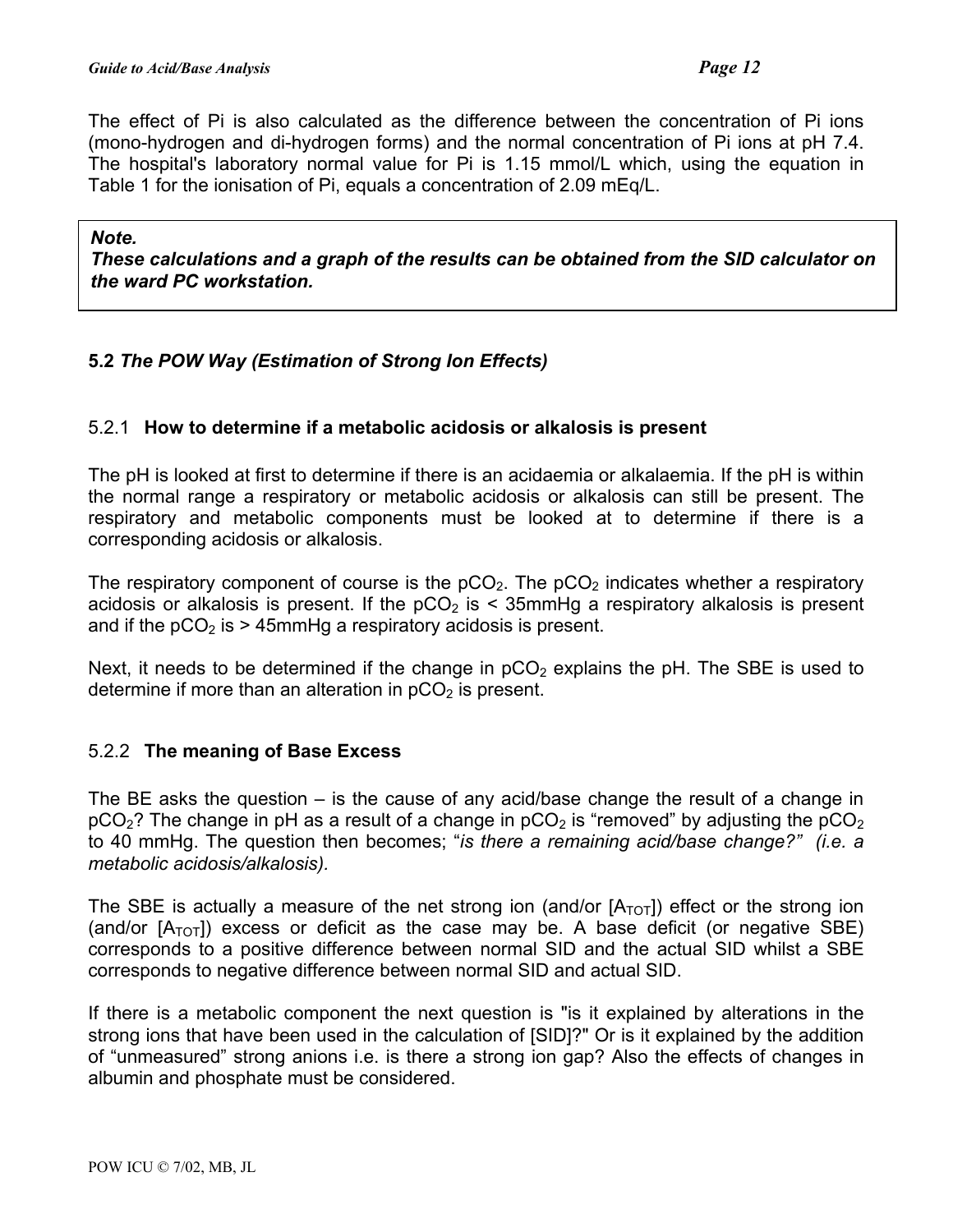#### <span id="page-12-0"></span>5.2.3 **Analysing the metabolic component – estimating Strong Ion effects**

An estimate of the SID is made using  $[Na^+]$  +  $[K^+]$  -  $[Cl^-]$  - Lactate. The reference value of SID of 42 mEq/L is used to estimate the change of SID from normal. This is termed the estimated Delta SID and is equal to estimated SID minus normal SID (42 mEq/L). This is arranged in this way so that a negative estimated Delta SID corresponded to a negative SBE or SBD.

A negative value for estimated Delta SID corresponds to strong anion excess or a strong cation deficit, e.g. a raised [Cl<sup>-</sup>] relative to [Na<sup>+</sup>] or low [Na<sup>+</sup>] relative to [Cl<sup>-</sup>]. A positive value for estimated Delta SID corresponds to strong cation excess or a strong anion deficit, e.g. a low [Cl<sup>-</sup>] relative to [Na<sup>+</sup>] or a raised [Na<sup>+</sup>] relative to [Cl<sup>-</sup>]. An estimate of the Alb effect (estimated Alb<sup>-</sup> effect) is made by calculating 0.25 of the difference between the normal or reference albumin and the measured value. 0.25 is used to allow mental calculation. The use of 0.25 of the difference in measured albumin and normal albumin to estimate Alb is reasonable as the ionisation is 0.26 at a pH of 7.2, 0.28 at a pH of 7.4 and 0.29 at pH of 7.5. The use of 0.25, assuming a change of albumin from normal of 20g/L, would result in an error of less than 1 mEq/L for this pH range.

The SBE based upon the estimated Delta SI effect and the estimated Alb<sup>-</sup> effect is termed the predicted SBE. The effect of Other Species is then calculated as the difference between SBE and the predicted SBE. The equations used to calculate the estimated SI effects are presented in Table 2.

| Parameter (mEq/L)             | Calculation                                                 |
|-------------------------------|-------------------------------------------------------------|
| <b>SID</b>                    | $[Na^+]$ + $[K^+]$ - $[Cl^-]$ - Lactate - unmeasured anions |
| estimated SID                 | $[Na^+]$ + $[K^+]$ - $[Cl^-]$ - Lactate                     |
| estimated Delta SI effect     | estimated SID - 42                                          |
| estimated Alb effect          | 0.25 X (40 - measured Albumin (g/L))                        |
| predicted SBE                 | estimated SID - 42 + estimated Alb effect                   |
| estimate Other Species effect | SBE - predicted SBE                                         |

#### **Table 2. Calculation of Estimated Strong Ion Effects**

The use of negative and positive numbers for SBE where a negative SBE is really a SBD has the potential to lead to some confusion when discussing SBE of SI effects. However, the SBE is a measure of the net result of the various acidifying and alkalising effects of changes in the determinants of [H<sup>+</sup>]. This fact is illustrated in Figure 2. It is obvious from this analysis that two equal and opposite effects could coexist, producing a normal SBE. Or alternatively, metabolic acid/base abnormalities can exist when SBE is normal. For example, a hyperchloraemia may develop, by renal resorption of CI , to produce a change in SID to compensate for the alkalising effect of low albumin that often develops in the critically ill. This of course would not be considered a clinically treatable acid/base abnormality. However, it is interesting to note that if a patient in this situation were given albumin to correct the hypoalbuminaemia this would "unmask " the SI effect resulting from the hyperchloraemia, and this acidifying effect would be seen by a change in the SBE.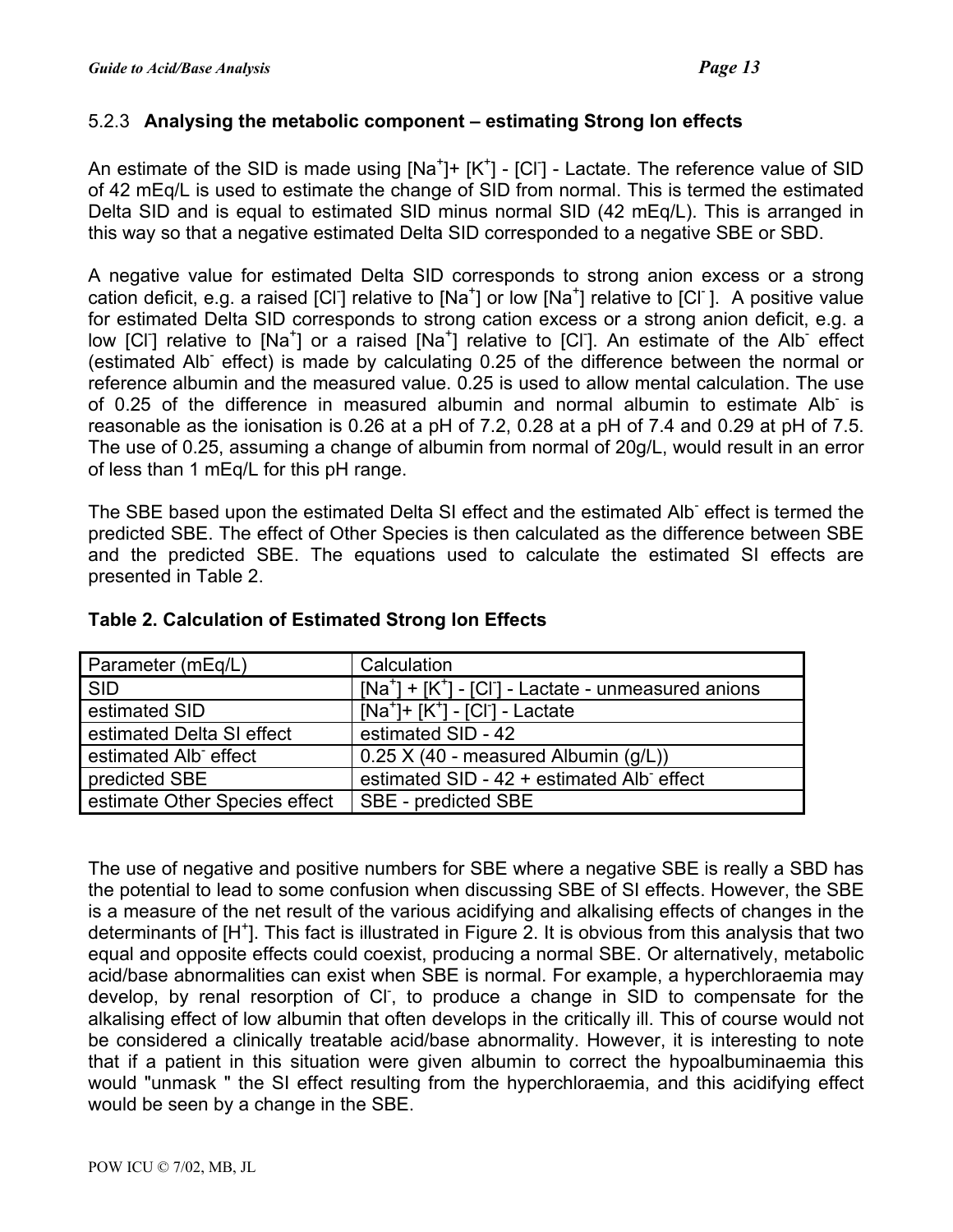#### <span id="page-13-0"></span>5.2.4 **An Example**

The technique of estimating SI effects using SBE as a reference lends itself to a comprehensive and simple bedside analysis of acid/base balance.

The results for a patient suffering from rhabdomyolysis and renal failure:

| pH                            | 7.07    |
|-------------------------------|---------|
| SBE (mEq/L)                   | $-19.3$ |
| $pCO2$ (mmHg)                 | 31.4    |
| $Na+$<br>(mEq/L)              | 147     |
| $K^+$ (mEq/L)                 | 3.9     |
| (mEq/L)<br>$CI^-$             | 120     |
| lactate (mEq/L)               | 1.8     |
| Albumin (g/L)                 | 31      |
| Phosphate (Pi) mmol/L         | 1.5     |
| ionised phosphate (Pi-) mEq/L | 2.7     |
|                               |         |

The estimate of the SID, taking into account [Na<sup>+</sup>], [K<sup>+</sup>], [Cl<sup>-</sup>] and lactate, is 28.8 mEq/L. The difference between this and the reference value of 42 is -13.2. That is, if there were no other acid/base abnormality other than a change in SID, resulting from changes in the concentrations of the strong ions used in the calculation, the SBE would be -13.2. The change of albumin from normal must also be taken into account. The albumin is 18g/L, which is a change from the normal value of 40g/L of 22g/L. We can estimate the charge contribution of the ionisation of albumin as 0.25 of the difference in measured albumin and normal albumin i.e Alb<sup>-</sup> (mEq/L) = 0.25 x 22 (g/L) = 5.5. Therefore the low albumin will have an SBE effect or alkalising effect of 5.5 and the delta SID an SBE effect or acidifying effect of -13.2. The predicted SBE is then  $-7.7$  ( $-13.2 + 5.5$ ). However the reported SBE is  $-19.3$ . The slightly raised phosphate does not explain this difference. There then must be "Other Species" or unmeasured strong ions contributing to the metabolic acidosis. The "Other Species" effect is equal to the reported SBE minus the predicted SBE  $(-19.3 + 7.7)$  ie.  $-11.6$  mEq/L. The patient was suffering from acute renal failure as a result of rhabdomyolysis and shock, and, had a diabetic keto acidosis indicated by hyperglycaemia and the presence of ketones in the urine. Renal failure and diabetic keto acidosis both result in the accumulation of strong ions, acetoacetate and β-hydroxybutyrate in the case of DKA, and sulphate, phosphate and other ureamic acids in renal failure. Whereas, if this patient had been unconscious in the emergency department, and was not diabetic, it would indicate that a check for other strong anions such as formate, oxalate, and salicylate would be indicated. The strong ion effects for this patient are displayed graphically in Figure 2.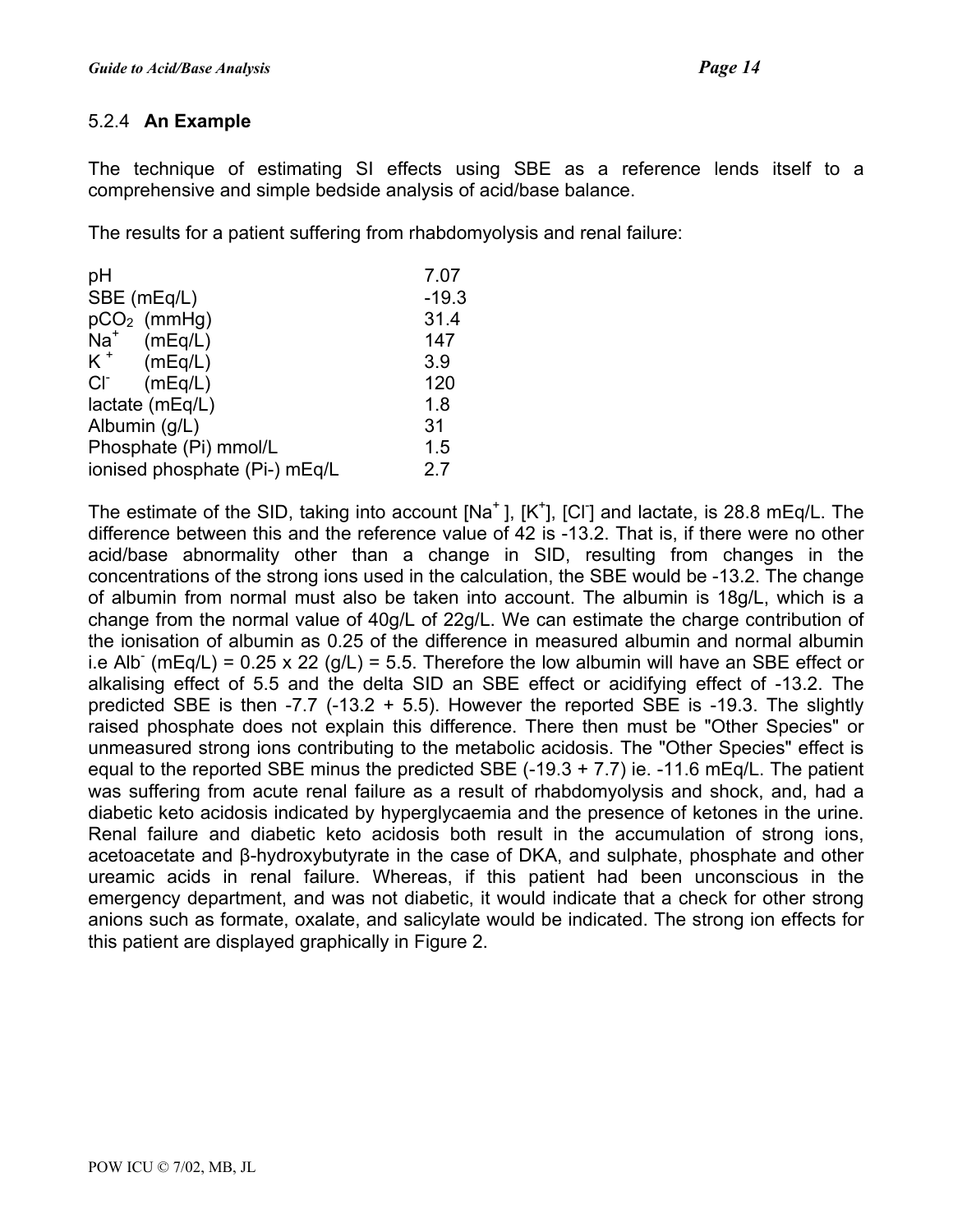

Figure 2. Estimated Strong Ion Effects.

Where it is established that a change in the strong ions are contributing to the acid/base disturbance it may be useful to calculate the free water effect and [CI<sup>-</sup>]<sub>corrected</sub> effect, although an examination of the blood results together with the clinical history, in our experience, is generally sufficient to establish if  $[C]$  is high or low with respect to  $[Na^+]$ 

Unmeasured anions other than lactate have been shown to be increased in patients with sepsis and liver disease and the presence of unmeasured cations have been suggested

To establish the presence of small concentrations of unmeasured ions the determination of the strong ion gap or SIG can be used. The SIG is the difference between the apparent SID and the effective SID. The apparent SID is calculated as the difference between the strong cations (Na, K, Mg, Ca) and the strong anions (CI<sup>-</sup>, lactate). The effective SID is the sum of the charge contribution of  $CO<sub>2</sub>$ , albumin and phosphate.

#### *Note.*

*These calculations and a graph of the results can be obtained from the SID calculator on the ward PC workstation.*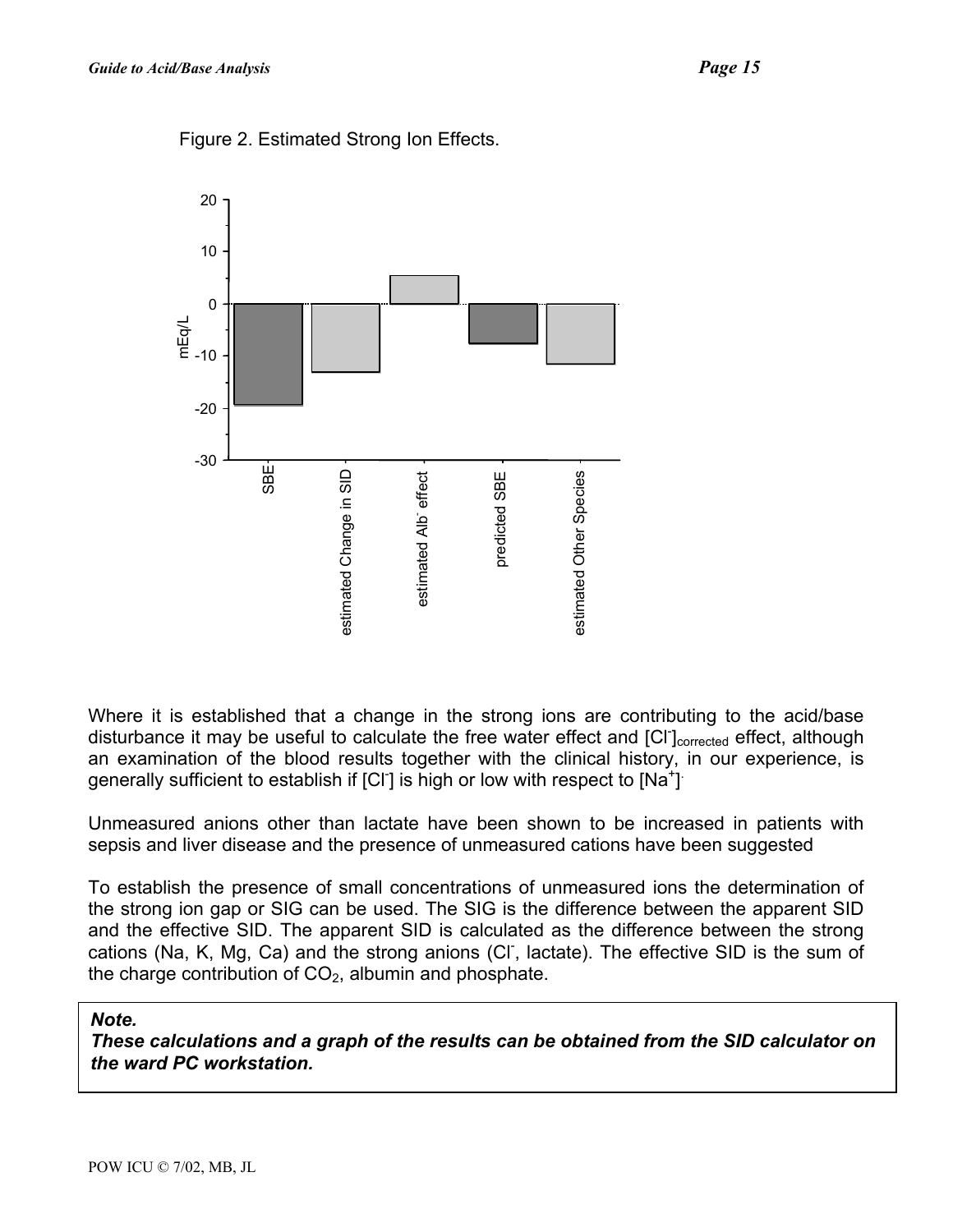## <span id="page-15-0"></span>**Compensatory changes to pCO2 and SBE for acute and chronic 6. conditions.**

The following extract is from an article;

*Schlichtig R, Grogono AW, Severinghaus JW. Human PaCO2 and the standard base excess compensation for acid-base imbalance. Crit care Med 1998;26(7):1173-1179* 

**OBJECTIVES:** Renal and respiratory acid-base regulation systems interact with each other, one compensating (partially) for a primary defect of the other. Most investigators striving to typify compensations for abnormal acid-base balance have reported their findings in terms of arterial pH, PaCO2, and/or HCO3-. However, pH and HCO3- are both altered by both respiratory and metabolic changes. We sought to simplify these relations by expressing them in terms of standard base excess (SBE in mM), which quantifies the metabolic balance and is independent of PaCO2.

**DESIGN:** Meta-analysis.

**SETTING:** Historical synthesis developed via the Internet.

**PATIENTS:** Arterial pH, PaCO2, and/or HCO3- data sets were obtained from 21 published reports of patients considered to have purely acute or chronic metabolic or respiratory acidbase problems.

**INTERVENTIONS:** We used the same data to compute the typical compensatory responses to imbalances of SBE and PaCO2. Relations were expressed as difference (delta) from normal values for PaCO2 (40 torr [5.3 kPa]) and SBE (0 mM).

**MEASUREMENTS AND MAIN RESULTS:** The data of patient compensatory changes conformed to the following equations, as well as to the traditional PaCO2 vs. HCO3- or H+ vs. PaCO2 equations:

|                                                                         | <b>Acute</b>                                                              | <b>Chronic</b>                                        |
|-------------------------------------------------------------------------|---------------------------------------------------------------------------|-------------------------------------------------------|
| <b>Metabolic change</b><br>responding to change in<br>PaCO <sub>2</sub> | $\triangle$ SBE = 0 x $\triangle$ PaCO <sub>2</sub> , hence:<br>$SBE = 0$ | $\triangle$ SBE = 0.4 x $\triangle$ PaCO <sub>2</sub> |

|                                                                    | <b>Acidosis</b>                           | <b>Alkalosis</b>                          |
|--------------------------------------------------------------------|-------------------------------------------|-------------------------------------------|
| <b>Respiratory change</b><br>responding to change in<br><b>SBE</b> | $\triangle$ PaCO2 = 1.0 x $\triangle$ SBE | $\triangle$ PaCO2 = 0.6 x $\triangle$ SBE |

**CONCLUSION:** Data reported by many investigators over the past 35 yrs on typical, expected, or "normal" human compensation for acid-base imbalance may be expressed in terms of the independent variables: PaCO2 (respiratory) and SBE (metabolic).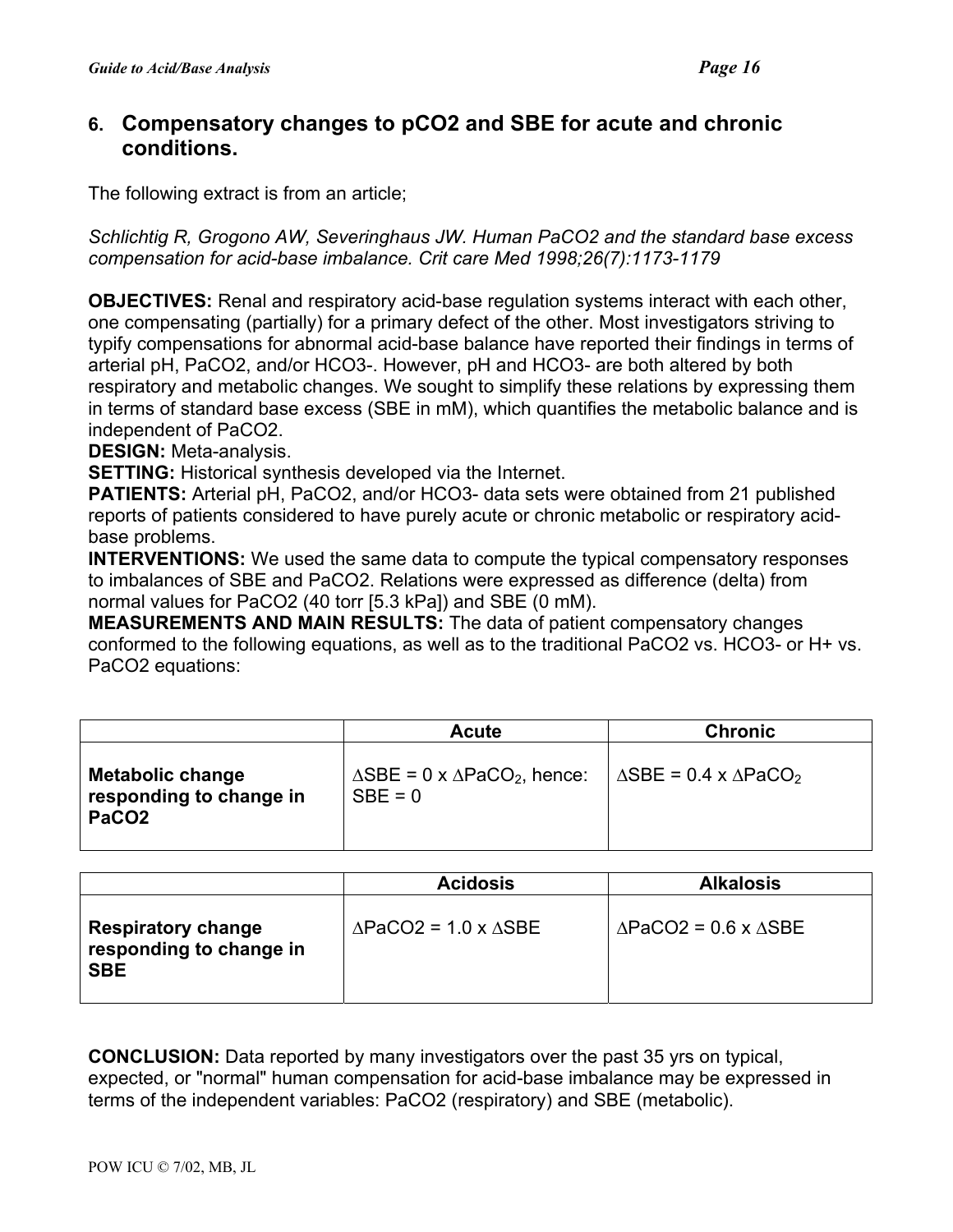Note.

The Siggaard-Anderson Acid-Base Chart can also be used to determine the expected change in SBE and pCO2 to acid-base abnormalities